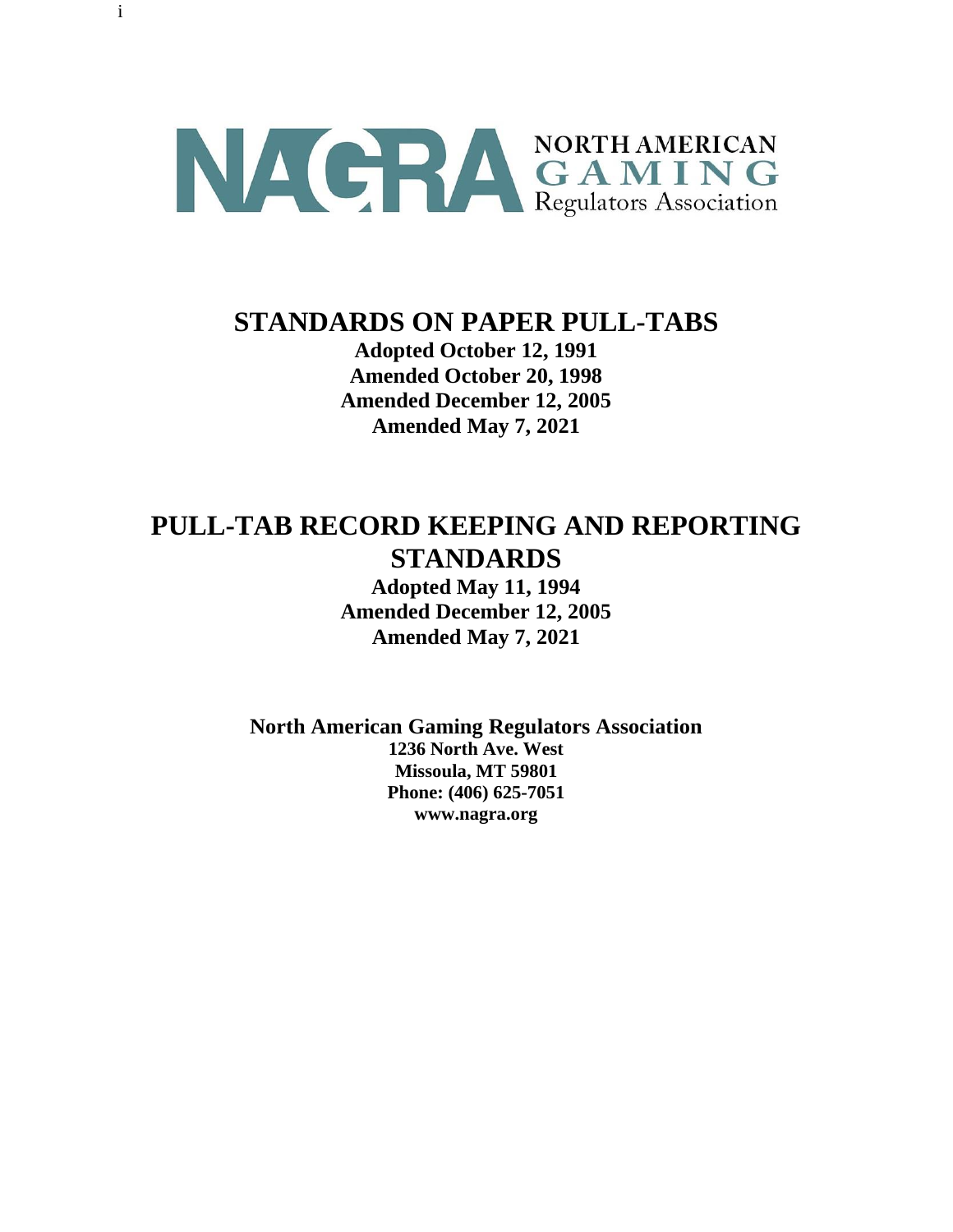## **TABLE OF CONTENTS**

## **STANDARDS ON PULL-TABS**

| Page |
|------|
|      |
|      |
|      |
|      |
|      |
|      |
|      |
|      |
|      |
|      |
|      |
|      |
|      |
|      |
|      |
|      |
|      |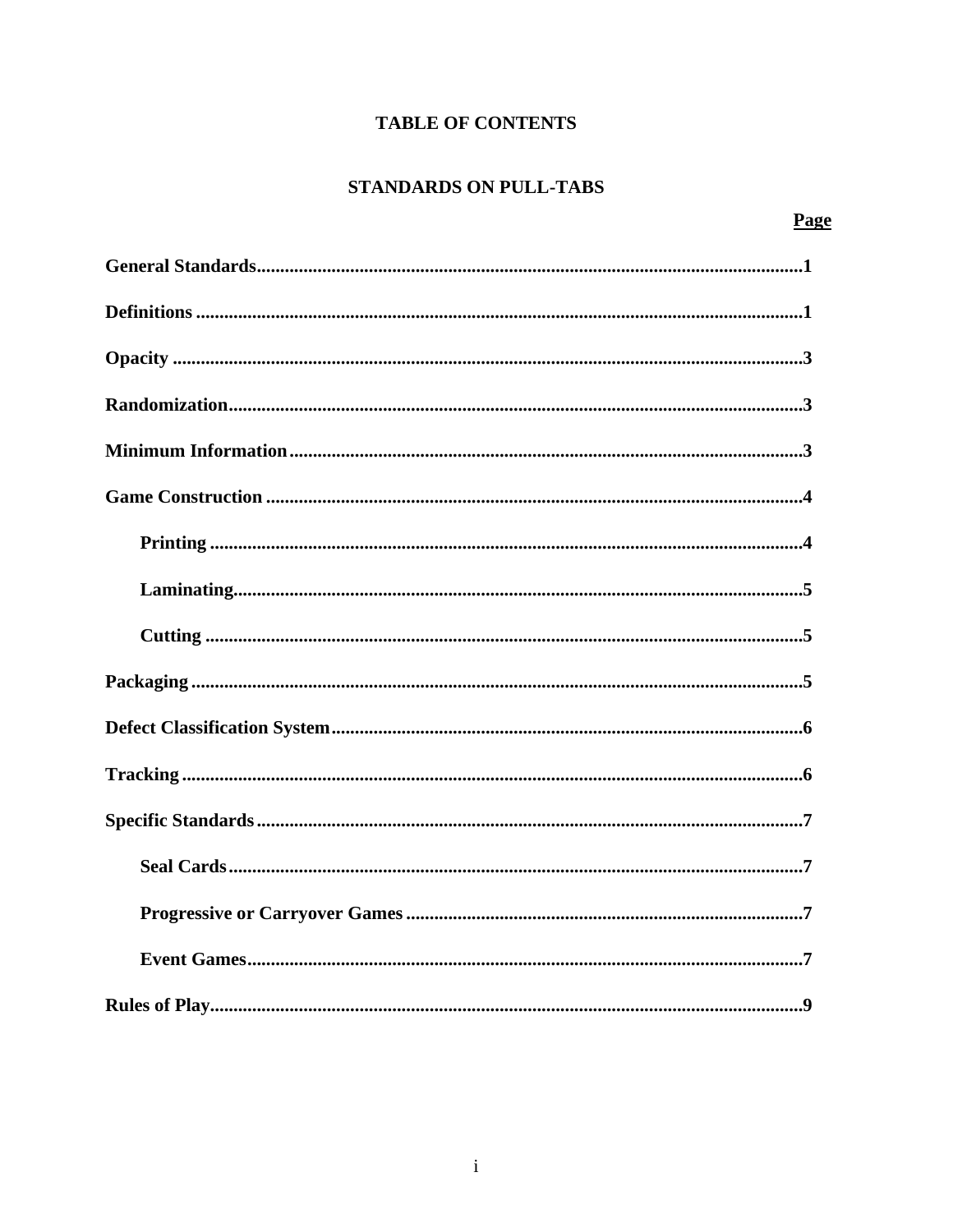# **PULL-TAB RECORD KEEPING AND REPORTING STANDARDS**

| <b>Organization Record Keeping and Reporting:</b> |  |
|---------------------------------------------------|--|
|                                                   |  |
|                                                   |  |
|                                                   |  |
|                                                   |  |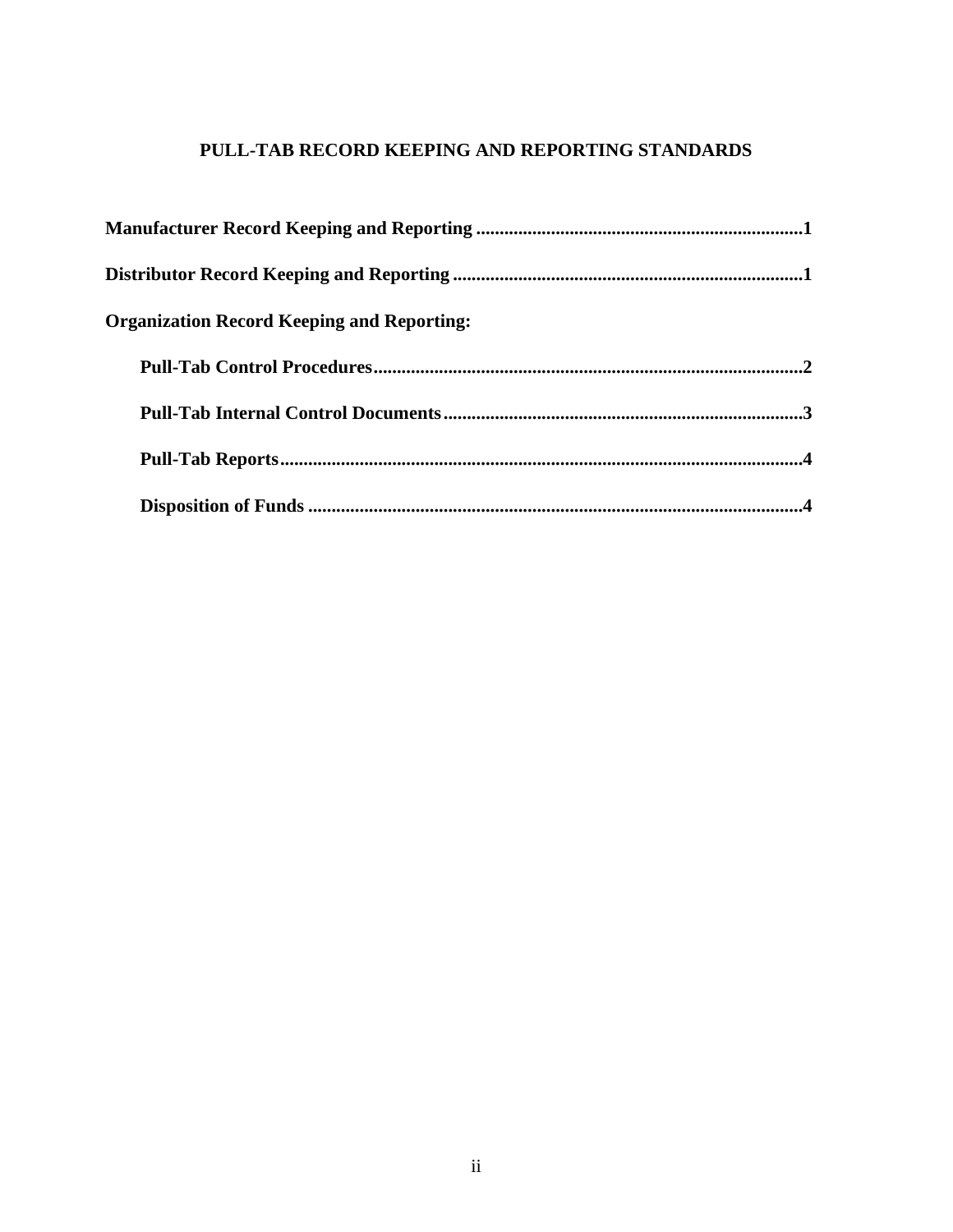Purpose: Publication of these recommended standards should not be construed as an endorsement of this form of legalized gaming. These standards are intended to provide regulatory guidance to jurisdictions that are contemplating or have enacted legislation, which permits the legal use of pulltabs.

#### **1991 NAGRA PULL-TAB STANDARDS COMMITTEE**

| John Willems, Minnesota<br>1991-93 NAGRA President                | Frank Miller, Washington<br>1994-95 NAGRA President |
|-------------------------------------------------------------------|-----------------------------------------------------|
| Richard R. Tessier, North Dakota<br>Chairman, Standards Committee | Don Trimble, Minnesota                              |
|                                                                   | Roger Hirsch, Nebraska                              |

Betty Mercer, Michigan

## **NAGRA PULL-TAB STANDARDS SUBCOMMITTEE ON RECORD KEEPING STANDARDS**

Subcommittee Chair

Richard Ask, Montana 1993-94 NAGRA President Roger Swanson, Minnesota

Gerald Otoupal, Nebraska Gerald Glassman, Massachusetts

Richard C. MacLean, Massachusetts

Charles W. Keller, North Dakota

#### **1998 NAGRA PULL-TAB STANDARDS COMMITTEE**

Paul D. Bernstein, Connecticut Sarah M. Jackson, Kentucky 1995-96 NAGRA President Chairman, Standards Committee Michael G. Petersen, Michigan

1996-97 NAGRA President

Ben Bishop, Washington

Jim Bogatz, Nebraska

#### **2004 NAGRA PULL-TAB STANDARDS COMMITTEE**

| Robert S. Blessing, Michigan<br>Chairman, Standards Committee | Patrick J. Finnegan, Minnesota<br>1998-99 NAGRA President |
|---------------------------------------------------------------|-----------------------------------------------------------|
| Roger Swanson, Minnesota                                      | Deborah Weber, Nebraska                                   |
| Veronica Rocha Drew, Texas                                    | Don Ingram, Manitoba                                      |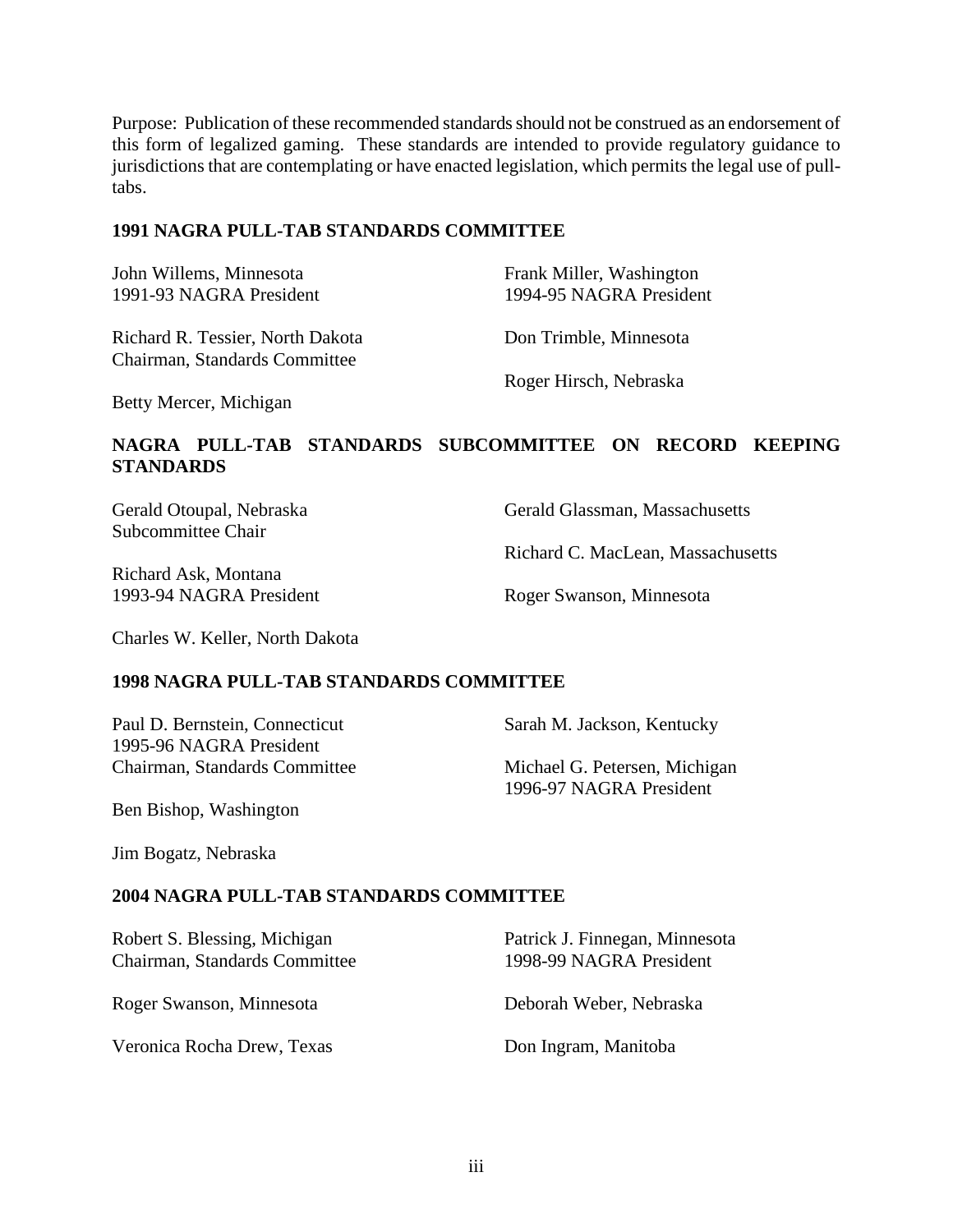## **2021 NAGRA PULL-TAB STANDARDS COMMITTEE**

| Michael Menefee, Virginia   Chairman | Katrina Mitchell, Alaska   |
|--------------------------------------|----------------------------|
| Michael Capen,                       | Emile Bourgoyne, Louisiana |
| Gary Danger, Minnesota               | Joan Scott, Virginia       |
| Mary Magnuson, Minnesota             | Jennifer Gehrlein, Ohio    |

#### **RECOMMENDATIONS**

It is recommended that all gaming organizations, managers, and other key personnel be licensed or registered by regulators and that such licenses must be issued only after a background investigation and adequate training.

It cannot be emphasized strongly enough that the proper regulation of gaming requires that adequate enforcement levels and funding be provided from the inception of the gaming activity.

#### **GENERAL STANDARDS:**

These standards are intended to apply to the type of gaming product commonly known as pull-tabs. Pull-tabs are referred to in various jurisdictions as charitable gaming tickets, break opens, banded tickets, jar tickets, tip tickets, pickle cards, Lucky Seven cards, Nevada Club tickets, instant bingo tickets and other such names. Pull-tabs include tickets used with tip boards, seal cards, and event games. No pull-tab ticket prize should be considered a part of the total prizes permitted for a bingo session.

These standards are NOT intended to apply to non-repeating numerical games where a winner has not been predetermined by the manufacturer. In addition, every standard is not appropriately applied to all types of pull-tab games. In the event a standard is not appropriate to a particular type of pulltab game, every effort will be made to state that a standard does not apply.

When it is necessary to differentiate between types of pull-tabs, the term "break open" will be used to refer to a game piece that is made of paper or paper products and has one or more perforated window tabs behind which are winning and losing numbers or symbols that must be revealed by tearing off a covering tab.

#### **DEFINITIONS:**

*The terms used here are an effort to standardize language for all jurisdictions. In the past, the term "charitable gaming tickets" was utilized. However, many jurisdictions have now legalized pull-tabs for commercial or private enterprise. Thus, the committee proposes these new terms.*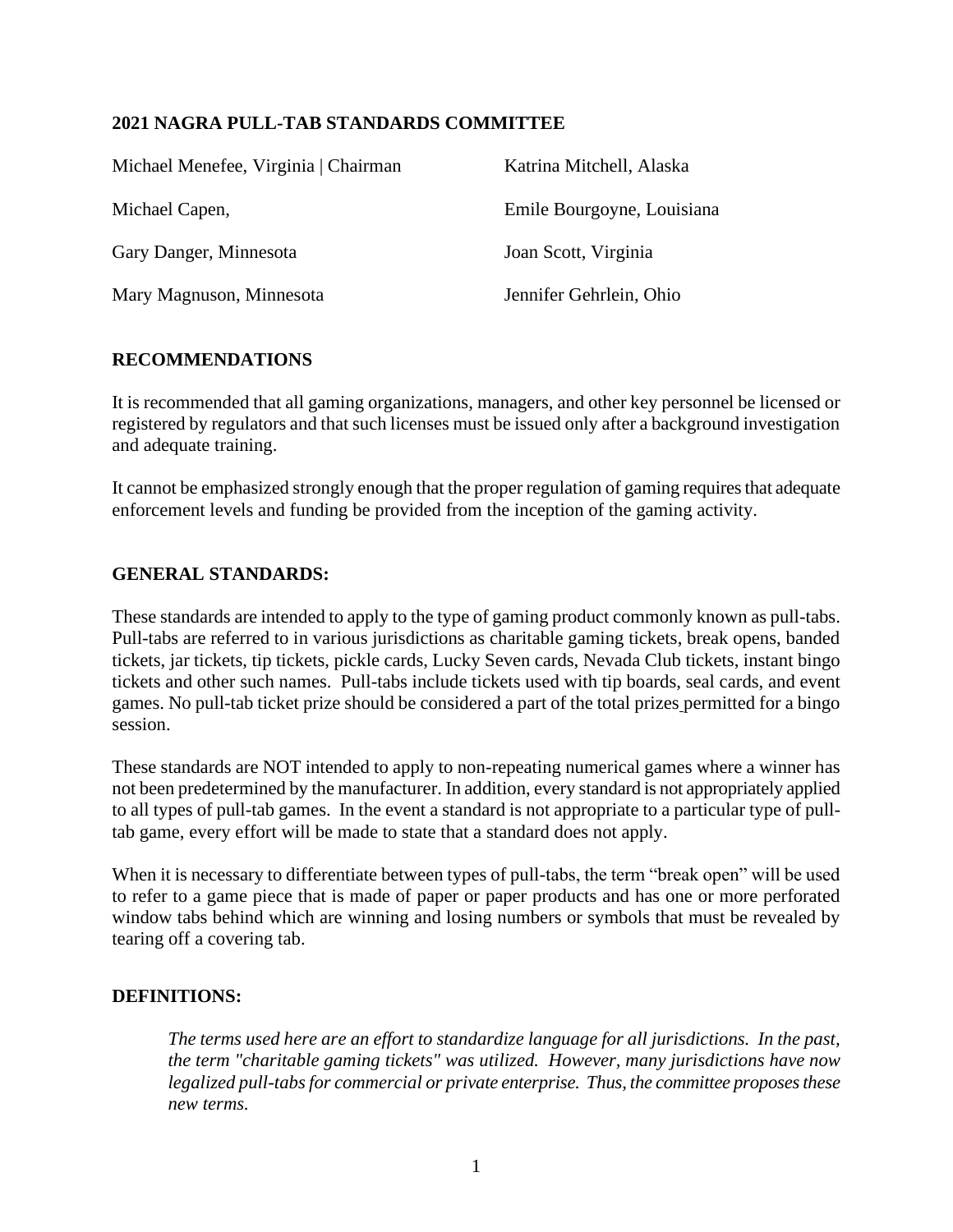**"Banded ticket."** Banded ticket means those games in which the game piece is made of paper and in which the winning or losing symbols are covered by folding that paper and then banding the folds with a separate piece of paper. Banded tickets may be stapled into small booklets of two or more tickets.

**"Deal."** Deal means each separate package or series of packages, consisting of one game with a specific form number and a unique serial number.

**"Event game."** Event game means a type of pull-tab game, played with or without a seal card, in which certain prizes are determined by the draw of a bingo ball or by some other approved specified event. The approved specified event must consist of a method of randomly selecting numbers or symbols that correspond to the numbers or symbols printed by the manufacturer on the pull-tab.

**"Extended Payout Structure."** Extended payout structure means the payout structure plus the number of winning tickets at each prize level in a pull-tab game (includes combination winners at two or more prize levels.

**"Flare."** Flare means the board or placard that must accompany each deal of pull-tabs and that has printed on or affixed to it the following information:

- 1. The game name.
- 2. The manufacturer's name or distinctive logo.
- 3. The form number.
- 4. The ticket count.
- 5. The prize structure, including the number of symbols or number combinations for winning pull-tabs by denomination, with their respective winning symbols or number combinations.
- 6. The cost per play.
- 7. The game serial number.
- 8. The number of sub deals, if applicable.

**"Form Number."** Form number means the unique number or alphanumeric code that identifies the cost per play, ticket count, payout structure, and extended payoutstructure (if any).

**"Last Sale Game."** Last sale game means those pull-tab games where an automatic instant prize or a chance at a seal prize is offered for the purchaser of the last remaining ticket in the deal. **Note:** NAGRA discourages the use of Last Sale Games because of the possibility of insider information or exceeding the prescribed prize limits.

**"Manufacturer."** Manufacturer means a person who prints, cuts, folds and/or bands, laminates, packs, or otherwise fabricates or assembles from raw materials and subparts a pull-tab or deal of pull-tabs.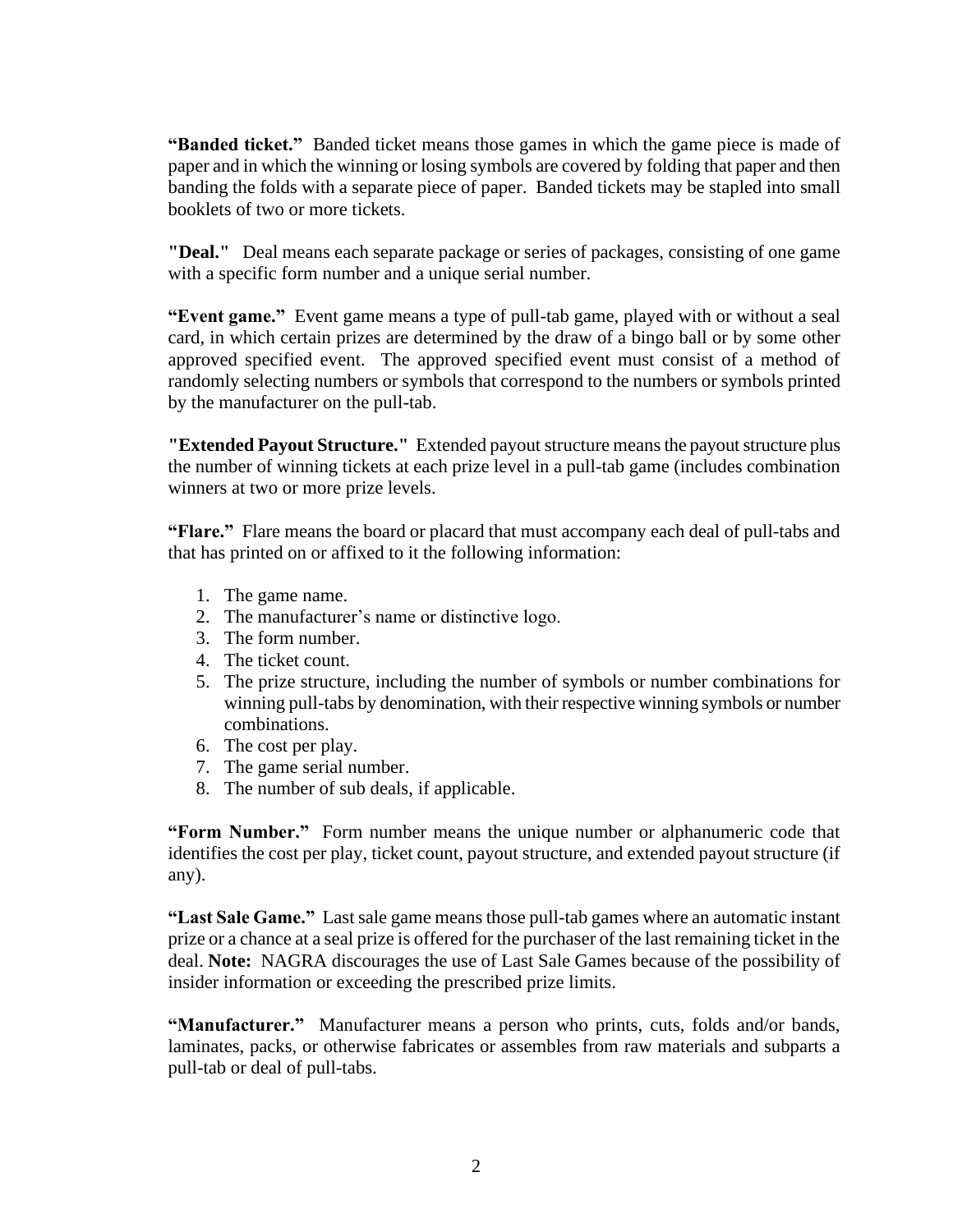**"Non-repeating Numerical Game."** Non-repeating numerical game means a game played with banded tickets. They differ from other banded tickets and pull-tabs in that the winner is not predetermined by the manufacturer. Winners are determined by either the distributor/supplier or the end user. **Note:** NAGRA discourages the use of non-repeating numerical games because of the lack of security and the possibility of insider information.

**"Payout Structure."** Payout structure means the total ticket count, the number of winning combinations at each prize level, the collective value of all prizes to be awarded, and the profit built into the game by the manufacturer.

**"Person."** Person means an individual, firm, association, corporation, or other legal entity.

**"Progressive or Carryover game."** A progressive or carryover game means a pull-tab game, played with seal card(s), that is designed by the manufacturer to include a jackpot prize that is carried over to a subsequent deal of the same form number in the event the jackpot prize is not won.

**"Pull-tab."** Pull-tab means the gaming pieces used in a game of chance, which are made of paper or paper products with concealed numbers or symbols that must be exposed by the player to determine wins or losses.

**"Seal Card."** Seal card means a board or placard used in conjunction with a deal of pulltabs that contains a seal or seals which, when removed or opened, reveal pre-designated winning numbers, letters or symbols. The seal card may serve as the game flare if it meets all the requirements of a flare.

**"Serial Number."** Serial number means the unique identification assigned by the Manufacturer identifying a specific deal of pull-tabs. A serial number may be numeric, alpha, or a combination of numeric and alpha characters.

**"Sub-Deals."** A pull-tab game that is divided into sub-deals by the manufacturer. The sub-deals are identical in all respects, and the total number of tickets in all the sub-deals combined does not exceed jurisdictions maximum ticket count. Sub-deals must be distinguished by a sequential "alpha or numeric code".

**"Placard Tipboards."** A type of pull-tab game where gaming pieces are perforated tabs that exist on a single placard. The Tipboard shall contain all minimum information required on a pull-tab and shall meet the same opacity requirements. The winning symbols or prize amounts shall not be revealed without opening the tabs. This is not intended to include games commonly referred to as sports-themed Tipboards.

**"Traditional Tipboards."** A type of pull-tab game where gaming pieces are attached to a single placard. The Tipboard shall contain all minimum information required on a pulltab and shall meet the same opacity requirements. The winning symbols or prize amounts shall not be revealed without opening the tabs. This is not intended to include games commonly referred to as sports-themed Tipboards.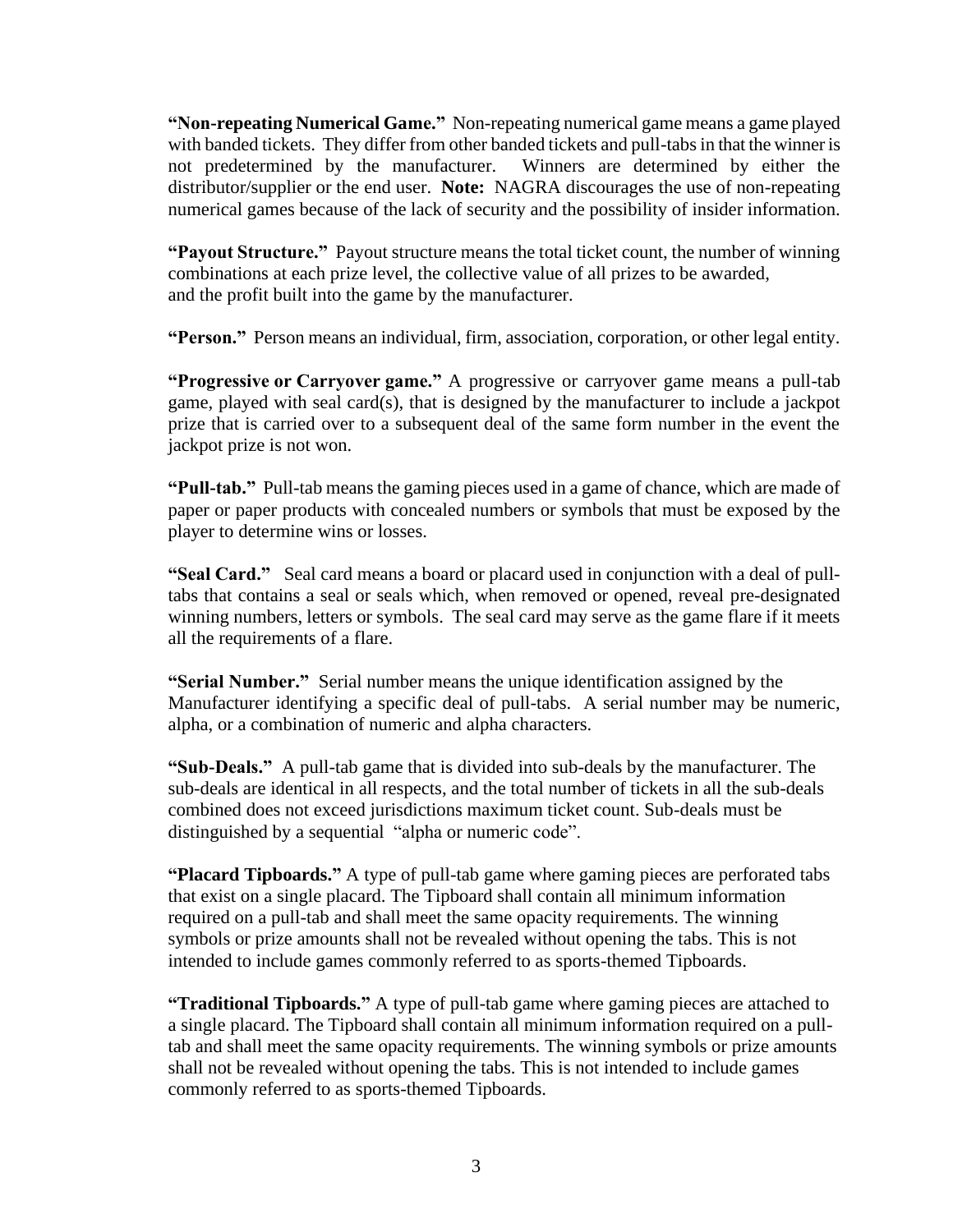**"Sports-themed Tipboards." Sports-themed tipboard** is a board, placard, or other device that contains a grid of predesignated numbers for which the winning numbers are determined in whole or in part by the numerical outcome of one or more professional sporting events, serves as the game flare for player registration, may incorporate the use of tickets, but is not required to contain a seal. For a sportsthemed tipboard, the winning numbers must be determined solely by the numerical outcome.

**"Winner Protection."** Winner protection means a unique symbol or printed security device, such as a line through the winning combination(s), specific number keyed to a particular winning pull-tab, or the name of the symbol or some of the symbol colors changed for a winning pull-tab, or other similar protections placed in the winning window(s) of prize winning pull-tabs.

#### **OPACITY:**

The darkness and weight of ticket stock must protect the concealed numbers, symbols, or winner protection features from being viewed or determined from the outside of the pull-tab, including but not limited to, by using a high intensity lamp.

#### **RANDOMIZATION:**

Winning pull-tabs must be distributed and mixed among all other pull-tabs in a deal so as to eliminate any pattern between deals, sub-deals, or portions of deals, from which the location or approximate location of any winning pull-tab may be determined. The pull-tab deal must be assembled so that no placement of winning or losing pull-tabs exists that allows the possibility of prize manipulation or "pick out." Banded tickets packaged in bags, rather than boxes, are also subject to these requirements.

Testing procedures must be utilized to validate the randomness of the pull-tab products. Such testing must be designed to ensure randomness of the winning tickets within a deal, or portions of deals, as well as, as well as randomness (independence) of winning positions across units of tickets.

#### **MINIMUM INFORMATION:**

- A. The minimum information printed on an unopened pull-tab with an overall area of 2.5 square inches or more must be:
	- 1. Name of manufacturer or its distinctive logo.
	- 2. Name of game.
	- 3. Manufacturer's form number.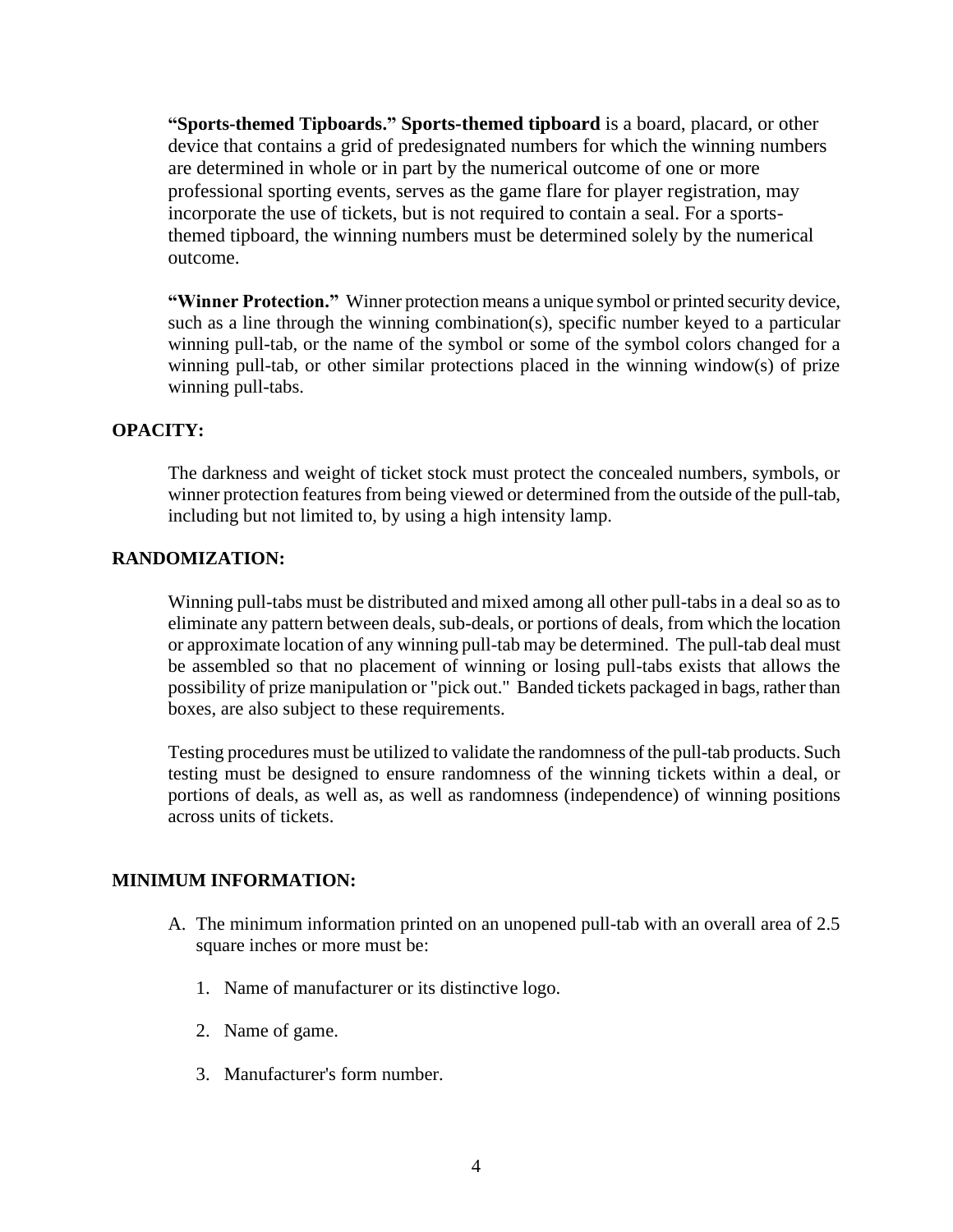- 4. Price per individual pull-tab.
- 5. Minimum five-character game serial number that is unique to that deal.
- 6. Number of winners, and respective winning number(s) or symbol(s), and prize amounts, or a flare must be included giving that information.

**Note:** Items 1, 3, and 5 must remain when all window tabs have been removed from the ticket.

B. A pull-tab with an overall area of at least 1.6 square inches unopened but less than 2.5 square inches unopened is not required to contain the information in item 6 if that information is contained in a flare card that accompanies the deal.

**Note:** Items 1, 3, and 5 must remain when all windows tabs have been removed from the ticket.

C. A pull-tab with an overall area of less than 1.6 square inches unopened is not required to contain the information in items 2, 4, and 6 if that information is contained in a flare card that accompanies the deal.

## **GAME CONSTRUCTION:**

#### **General Standard**

The game must be designed, printed, glued, cut and assembled in such a manner as to prevent determination of a winning or losing ticket without removing the tabs or otherwise uncovering the symbols or numbers as intended.

#### **Printing**

- A. Each pull-tab in a deal must bear the same serial number. There must not be more than one serial number in each deal. No serial number used on a deal of pull-tabs may be repeated on that same manufacturer's form number within a three-year period.
- B. The number(s) or symbol(s) must be fully visible in the window and must be placed so that no part of a symbol or number remains covered when a tab is removed. Displacement of the symbols to the left or right in a window is allowed for increased game security.
- C. It must not be possible to detect or pick out winning pull-tabs from losing tickets through variations in printing graphics or colors, especially those involving different printing plates.
- D. All winning pull-tabs must have at least one winner protection feature. All winning pull-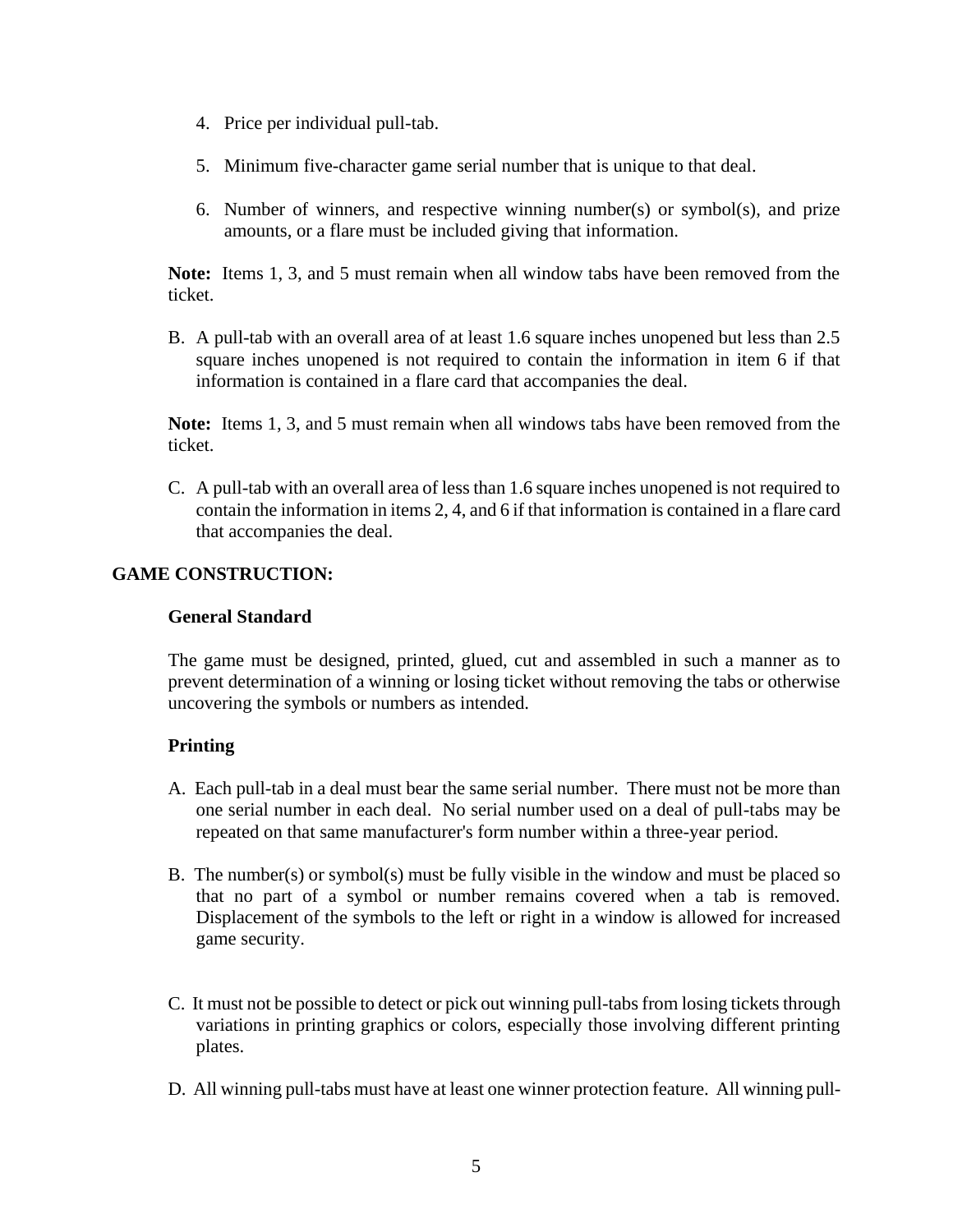tabs that entitle a player to an instant prize greater than fifty (\$50) dollars must include an additional form of winner protection.

## **Laminating**

All break-opens must be glued on all edges and around each window. The glue must be of sufficient strength and type so as to prevent the undetectable separation or delamination of the break-open. For banded tickets, the glue must be of sufficient strength and quality to prevent the separation of the band from the ticket.

## **Cutting**

The window slits on each break-open must be perforated on at least three cut sides. The ties must be of a thickness or strength to prevent "peeking" under the windows and if "peeking" has occurred it must be readily detectable.

It must not be possible to isolate winning or potential winning pull-tabs from variations in the size or the appearance of a cut edge of the pull-tabs comprising a particular game.

## **PACKAGING**

- A. Each deal's package, box, or other container must be sealed or taped at the manufacturer's factory with a tamper resistant seal or tape, which includes a warning message to the purchaser that the deal may have been tampered with if the package, box, or other container was received by the purchaser with the seal or tape broken. The seal or tape must be visible from outside the package, box, or container and must be of such construction as to guarantee that should the container be opened or otherwise tampered with, evidence of the opening or tampering would be easily detected.
- B. Deals packaged exclusively in bags that are heat-sealed by the manufacturer satisfy the requirements of Section A provided, (1) the heat-sealed bags have the warning message imprinted directly on the bags; or (2) the manufacturer affixes a warning message to the bags.
- C. The deal's serial number shall be clearly and legibly placed on the outside of the deal's package, box, or other container or be able to be viewed from the outside of the package, box, or other container.
- D. For deals shipped to any state that requires a state identification or similar stamp to be placed on the flare by a manufacturer/distributor, the flare for the deal shall be located on the outside of each deal's sealed package, box, or other container so that the secured container need not be opened to place the stamp.
- E. The manufacturers must include with each package, box or container of pull-tabs, in bold print of sufficient size to be easily read, a message that states substantially the following: "Pull-tabs must be removed from this packaging container and thoroughly mixed prior to sale to the public." The message may be printed directly on the package, box or container,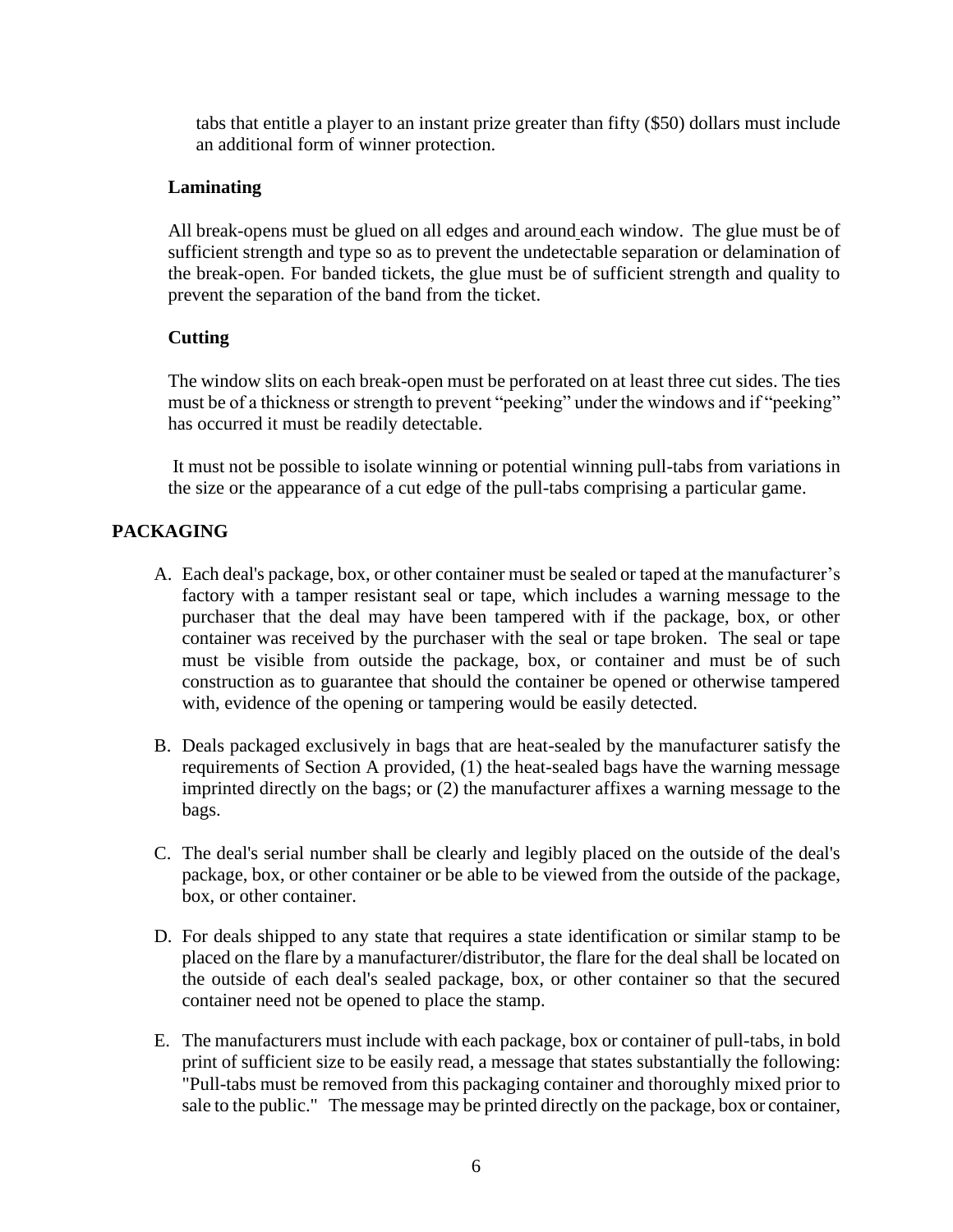affixed to the package, box or container, or inserted in a heat-sealed bag, provided the message is visible from outside the package, box or container.

F. The manufacturer must affix a bar code label that contains at a minimum the name of the manufacturer or its distinctive logo, the game form number and the game serial number to package, box or container of a deal of pull tabs. This bar code must be visible from outside the package, box or

### **DEFECT CLASSIFICATION SYSTEM:**

Each jurisdiction should establish guidelines, procedures, rules, or legislation to address possible defects in construction and packaging for pull-tabs sold within their jurisdiction. There are four basic levels:

- 1. Pull-tabs with defects that do not affect game security or playability. Examples are printing out of register, uniform bad color, and poor appearance.
- 2. Pull-tabs with defects that may affect game security but are limited to a specific number of deals of a particular form number or the defect is not easily detectable by a gaming entity and/or members of the general public.
- 3. Pull-tabs whose defects affect game security, are limited to a particular form number, and are detectable by a gaming entity and/or the general public.
- 4. Pull-tabs whose defects threaten game security and public confidence in the game are easily discernible by a gaming entity and/or members of the general public and are capable of being used to adversely affect the fair play of the game. .

#### **TRACKING:**

Every manufacturer of pull-tabs must be able to track each deal of pull-tabs from the manufacturer to the next point of sale and must retain that information for 48 months .

#### **SPECIFIC STANDARDS**

These standards are intended to apply to seal cards, progressive or carryover games and event games. Unless otherwise provided, the general standards applicable to pull-tab tickets or games are also intended to apply.

#### **A. Seal Cards**

- 1. The seal card may serve as the game flare so long as it meets all the requirements for a flare.
- 2. The seal card must contain the game's form number as well as the serial number.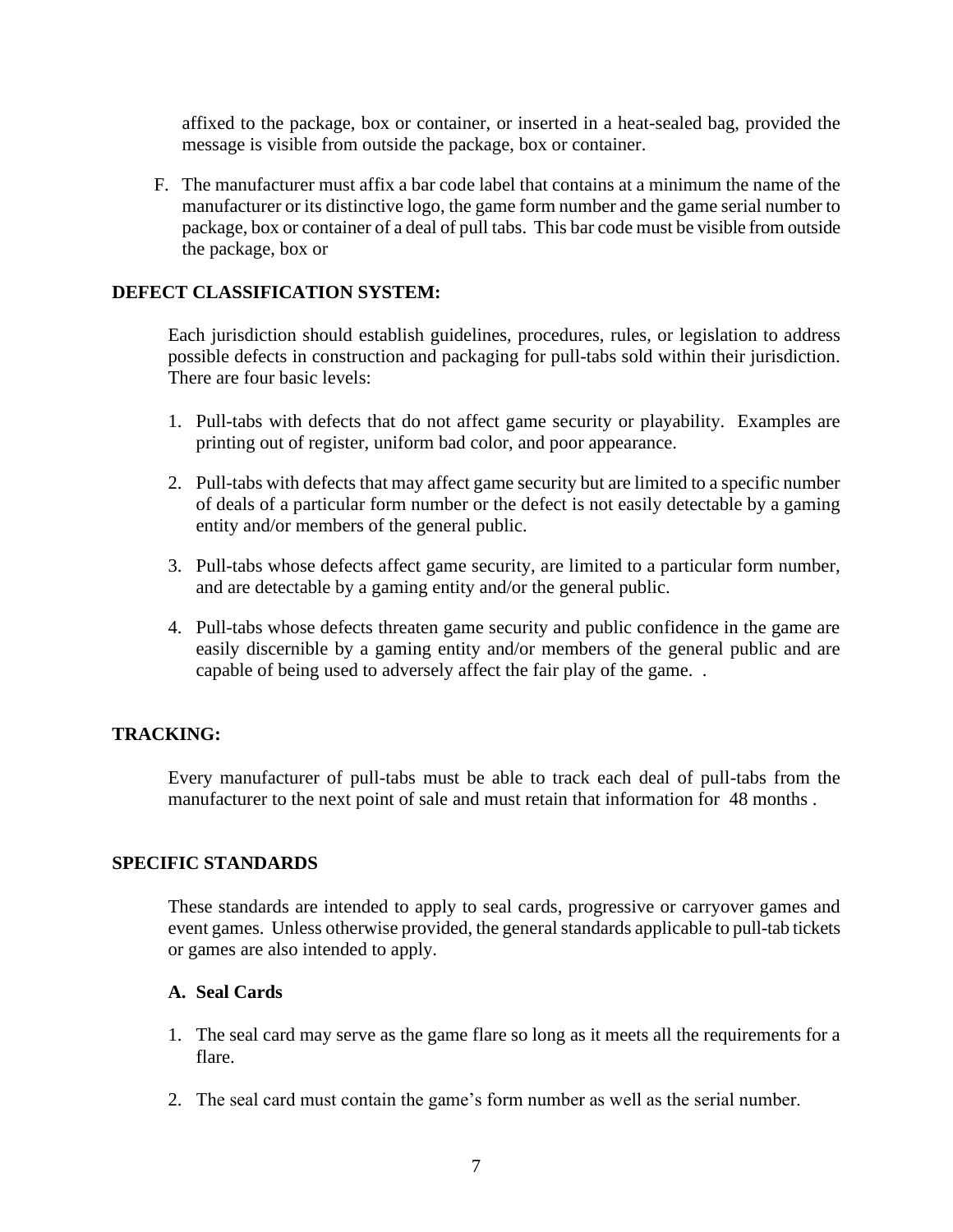3. The seal may be sewn, covered in latex or other opaque material, or covered by a die-cut tab. If a die-cut tab is used, the ties must be of a thickness or strength to prevent "peeking" under the windows and if "peeking" has occurred it must be readily detectable.

### **B. Progressive or Carryover Games**

- 1. The amount dedicated to the progressive jackpot must be predetermined by the manufacturer and built into the payout structure for the game. The dedicated amount must be printed by the manufacturer on either the flare for each game or on each ticket in each game.
- 2. All games contributing to the progressive jackpot must be of the same form number.
- 3. The flare for the progressive jackpot must contain an area where the current amount of the progressive jackpot can be posted.
- 4. The serial numbers for each deal contributing to a progressive jackpot must be recorded and maintained by the operator.
- 5. If a progressive or carryover game uses a jackpot card that is separate from the jackpot seal, the jackpot card must contain space for the operator to record the serial numbersfor all games contributing to the jackpot.

#### **C. Event Games**

- 1. No event pull-tab may be both an instant winner and a hold card if the combination of the instant win and hold prize exceeds the jurisdictions top prize limit per ticket.
- 2. No game may contain duplicate hold combinations. If a game contains multiple sets of hold combinations, each set must be distinguishable by color or distinguishing features.
- 3. An event pull-tab ticket may contain more than one hold combination.
- 4. The number of winners and the prize amount must be built into the payout structure for the game by the manufacturer.
- 5. No event pull-tab ticket prize may exceed the individual ticket prize limit for pull-tab games.
- 6. No event ticket prize should be considered a part of the total prizes permitted for a bingo session.
- 7. Flare must state the method of winner selection in advance of all sales.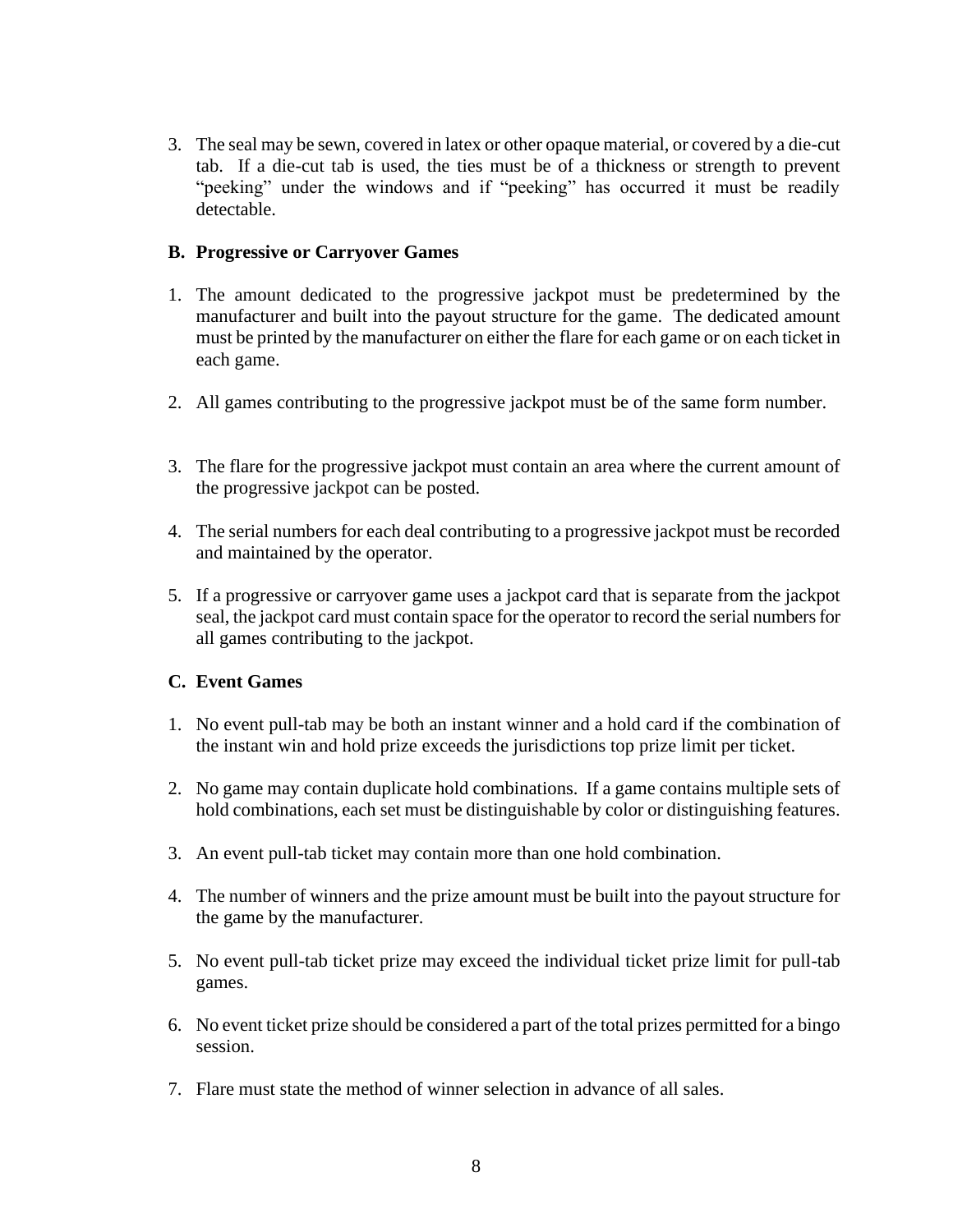## **RULES OF PLAY**

- 1. The flare accompanying the deal containing all required game information must be posted in the vicinity of the deal and in view of the players while the deal is in play. Seal cards must be posted until all seal prizes are won, including the jackpot prize in a progressive or carryover game.
- 2. Pull-tabs may not be sold to the public from the original packing box or container.
- 3. Pull-tabs should be thoroughly mixed prior to being offered for sale to the public.
- 4. All winning pull-tabs must have the winning symbol/number defaced or punched immediately after redemption.
- 5. All winning and unsold pull-tabs must be kept for a time sufficient to allow auditing by the regulators, at a time to be determined by each regulating body.
- 6. All used pull-tabs must be properly treated, i.e., by burning, shredding, immersing in water, or in some other manner that prevents anyone from obtaining the used, defaced, or unsold pull-tabs and attempting to reuse that pull-tab or any portion thereof.
- 7. Because a limited number of people possess information about the financial status of the deal in play, and because those people may violate the integrity of the deal, the general public may be placed at an unfair disadvantage. Gaming licensees must apply strong management practices to educate and monitor their employees to make that information secure and take immediate and strong action to penalize employees for the distribution of that information.
- 8. Criteria on when and if games may be closed out or pulled prior to the sale of the last pulltabs must be established. The rules need to define key terms and set conditions that must be met before games may be closed out.
- 9. All employees of a gaming licensee or persons assisting the gaming licensee in the sale of pull-tabs must be prohibited from buying or playing pull-tabs at their place of employment.
- 10. It must be required that the gaming licensee verify the form number, serial number, and winner protection for all winning pull-tabs redeemed and prizes paid.
- 11. It must be required that the gaming licensee verify the identity of the individual redeeming winning pull-tabs with a prize of over \$50. It is further recommended that the identity of an individual redeeming a winning pull-tab with a prize of \$50 or more be recorded and that record attached to the pull-tab, and if applicable, the seal card or progressive card, and kept with the records of that game.
- 12. In addition to the above rules, jurisdictions should also consider other potential rules of play, including: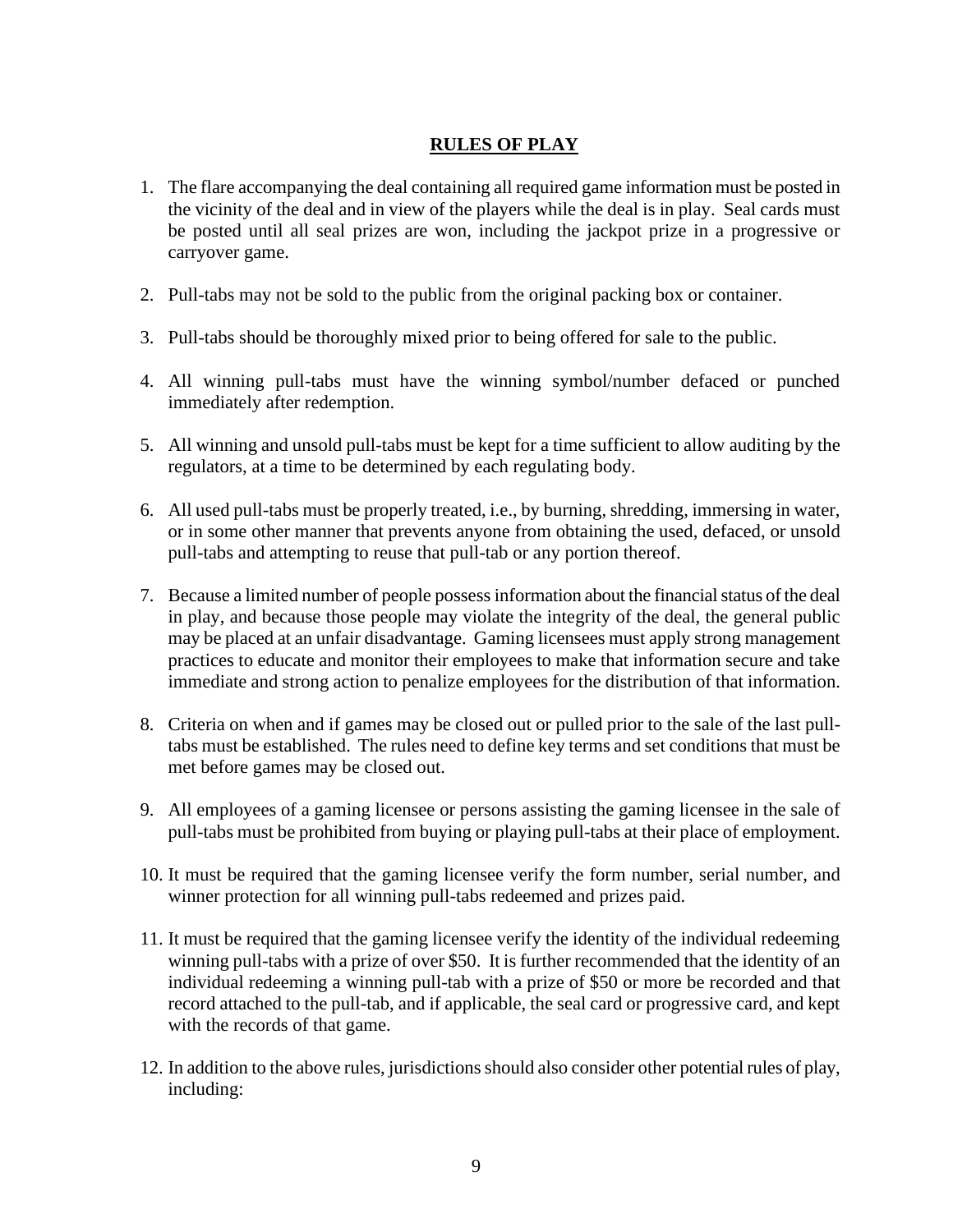- a. Whether to allow, require, or prohibit commingled or continuous game play.
- b. Whether to establish a time limit within which winning pull-tabs must be redeemed. Some jurisdictions require redemption within 15 minutes.
- c. Whether to permit pull-tabs to be removed from the site prior to redemption and to define what constitutes the gaming site.
- d. Whether to allow players to play on credit or to prohibit credit play.
- e. Whether to consider other forms of payment options such as debit cards, credit cards, cash apps, etc.
- f. How defective games are to be handled at the gaming licensee level.
- g. How counterfeit pull-tab tickets are to be handled at the gaming licensee level.
- 13. If sample pull-tabs are allowed, then all sample pull-tabs must be marked by the manufacturer as "sample" or "void".
- 14. If promotional pull tabs are allowed, then the following provisions and restrictions should be placed upon them:
	- a. A paper pull-tab ticket or paper tipboard ticket created and printed by a licensed manufacturer with the words "no purchase necessary" and "for promotional use only" and for which no consideration is given is a promotional ticket.
	- b. "Promotional pull-tab or tipboard ticket" means a pull-tab or tipboard ticket for which no purchase or consideration is required. The only prizes available to be won are discounts on goods and services available at the site where the game is played. Cash prizes are not permitted with promotional pull-tab or tipboard games.
	- c. Promotional pull-tab games must be invoiced and maintained as part of records.
- 15. If sports-themed tipboards are allowed, then the following provisions and considerations should be placed upon them:
	- a. The types of sporting events permitted (i.e. professional only or collegiate sports)
	- b. Standards for construction of the games including content of any tickets for the boards
	- c. Rules of play including integrity of the source of game data or results. Procedure for redeeming winners.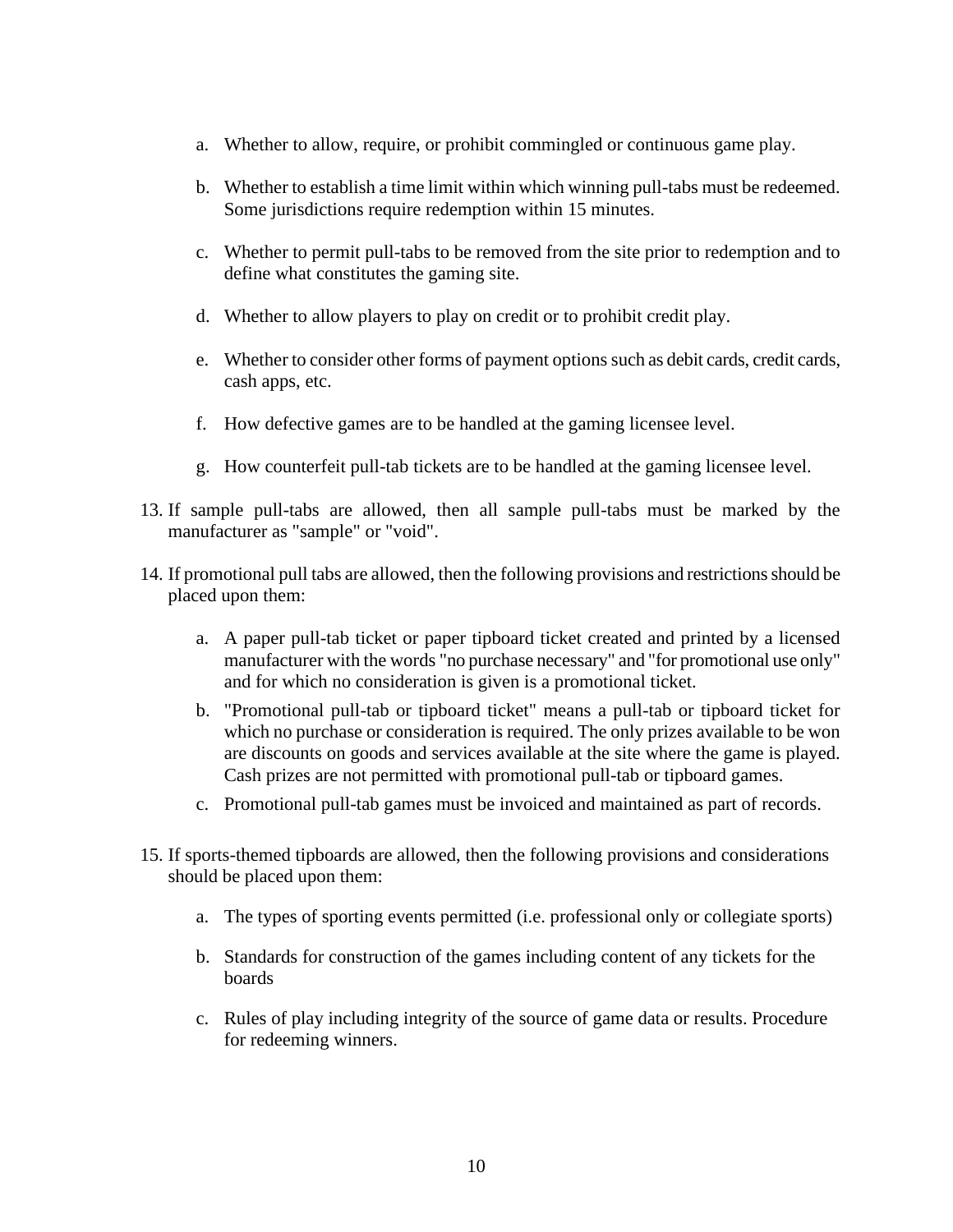## **PULL-TAB RECORD KEEPING AND REPORTING STANDARDS**

## **MANUFACTURER RECORD KEEPING AND REPORTING:**

To adequately control pull-tabs within the regulatory jurisdiction, all manufacturers of pull-tabs who sell, deliver, supply, or market product in the jurisdiction must obtain a license. The licensing requirement should apply to any person who prints, cuts, folds and/or bands, laminates, packs or otherwise fabricates or assembles from raw materials or subparts a pull-tab or a deal of pull-tabs either directly or pursuant to a contract or agreement with another.

The manufacturer must develop internal control procedures which enable them to track pull-tab deals by form and serial number. At a minimum the deals sold should be reported by form number and serial number. The regulatory agency must require reporting at specific intervals.

The regulatory agency may require the manufacturer to obtain prior written approval before marketing product in their jurisdiction.

## **DISTRIBUTOR RECORD KEEPING AND REPORTING:**

Any distributor who sells, delivers, supplies or markets pull-tab products must obtain a license. The distributor must develop a procedure to track the pull-tab deals sold to their customers and account for all pull-tab deals purchased, sold, and in inventory. The distributor must explain any discrepancy of deals not accounted for.

Reporting required by the distributor must include, at a minimum, monthly reporting of:

- 1. Date of sale.
- 2. Serial number of the deals.
- 3. Description (name of the game).
- 4. Form number of the deals.
- 5. Ticket count.
- 6. Name and address of purchaser.
- 7. License number of purchaser.
- 8. Name of manufacturer
- 9. Price per ticket.
- 10. Flare card payout of the deal.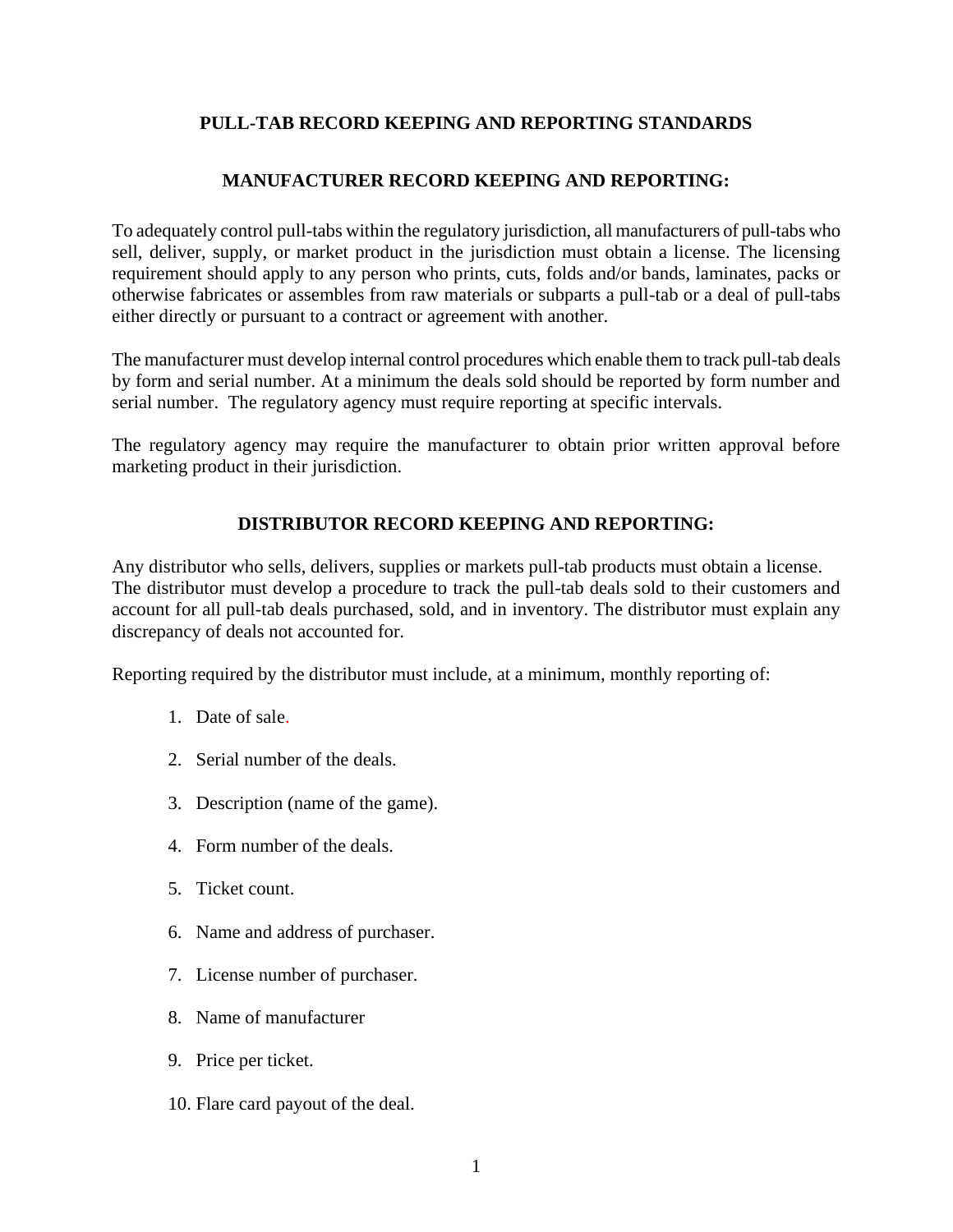## **ORGANIZATION RECORD KEEPING AND REPORTING:**

## **PULL-TAB CONTROL PROCEDURES**

The organization must control the access and distribution of all pull-tabs.

- 1. Designate an individual (Pull-Tab Manager) who will control, purchase, track, and account for the pull-tabs.
- 2. Develop procedures to track the purchase, storage, distribution and removal from inventory of each pull-tab deal.
- 3. Develop procedures to account for the pull-tabs sold by individual pull-tab sellers. The manager should check out a designated number of pull-tabs to the individual pull-tab seller. The manager and the pull-tab seller must both cash in and account for all pull-tabs and cash issues to the pull-tab seller at the conclusion of the individual's sale period.
- 4. The manager must ensure that all funds are deposited into a financial institution within the State in an account specifically designated as the pull-tab bank account.
- 5. Disbursements pertaining to all pull-tab activity, such as purchases of the pull-tabs and payment of expenses, are required to be paid from the pull-tab bank account.
- 6. Ensure that all expenses are paid by check, or electronic transfer, from the pull-tab bank account. The regulatory agency may authorize other forms of payment such as money orders or certified check but must require that an adequate paper trail exists for these transactions.
- 7. The organization must reconcile the funds deposited into the pull-tab bank account to the funds generated from the sale of pull-tabs (the ideal profit of the pull-tabs purchased adjusted by the ideal profit of the beginning and ending inventory of the pull-tabs). This procedure must be performed by an individual who is independent of the person primarily responsible for the control and handling of the inventory and purchasing of the pull-tabs or responsible for accounting for the funds generated from the sale of pull-tabs.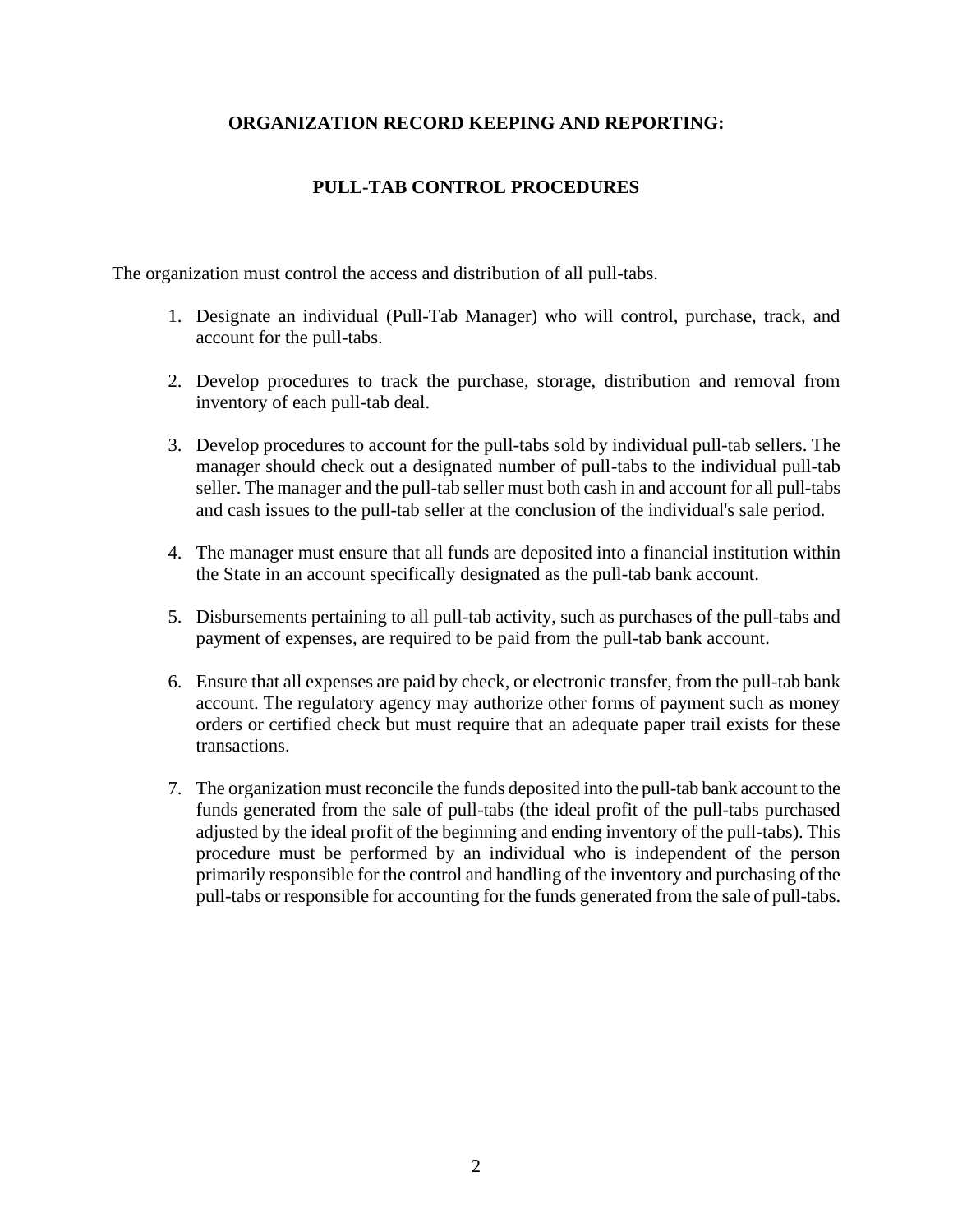## **PULL-TAB INTERNAL CONTROL DOCUMENTS**

Records must contain information which allows the governing regulatory agency and the organization the ability to track pull-tabs from the date of purchase through their final disposition. The organization or regulating agency must develop the following forms to accomplish this.

- 1. The purchase register at a minimum should include the description, form number, date of purchase, cost, and purchase invoice number of the pull-tab deal.
- 2. Inventory control records including the description of the pull-tab, form number, pull-tab manufacturer, date the pull-tab deal was placed in and withdrawn from inventory, individual withdrawing the pull-tab deal from inventory, and management approval to withdraw the pull-tab deal.
- 3. The sales register at a minimum should include the pull-tabs sold by individual workers at a bingo game or similar club function, the individual's name, value of the pull-tabs issued, value of pull-tabs cashed by the individual, amount of cash turned in by the individual, signature block for the manager and individual selling the pull-tabs.
- 4. A register which records the description of the pull-tab deal, the date the deal was placed into play, the serial number of the deal, and the date the deal was taken out of play or play was completed.
- 5. Daily cash count records should include the amount of cash available for deposit and the amount actually deposited in the pull-tab bank account. The deposit slip or other record should reflect the serial number of the deals sold.
- 6. Check register would include a detail of the deposits and disbursements from the pull-tab bank account.